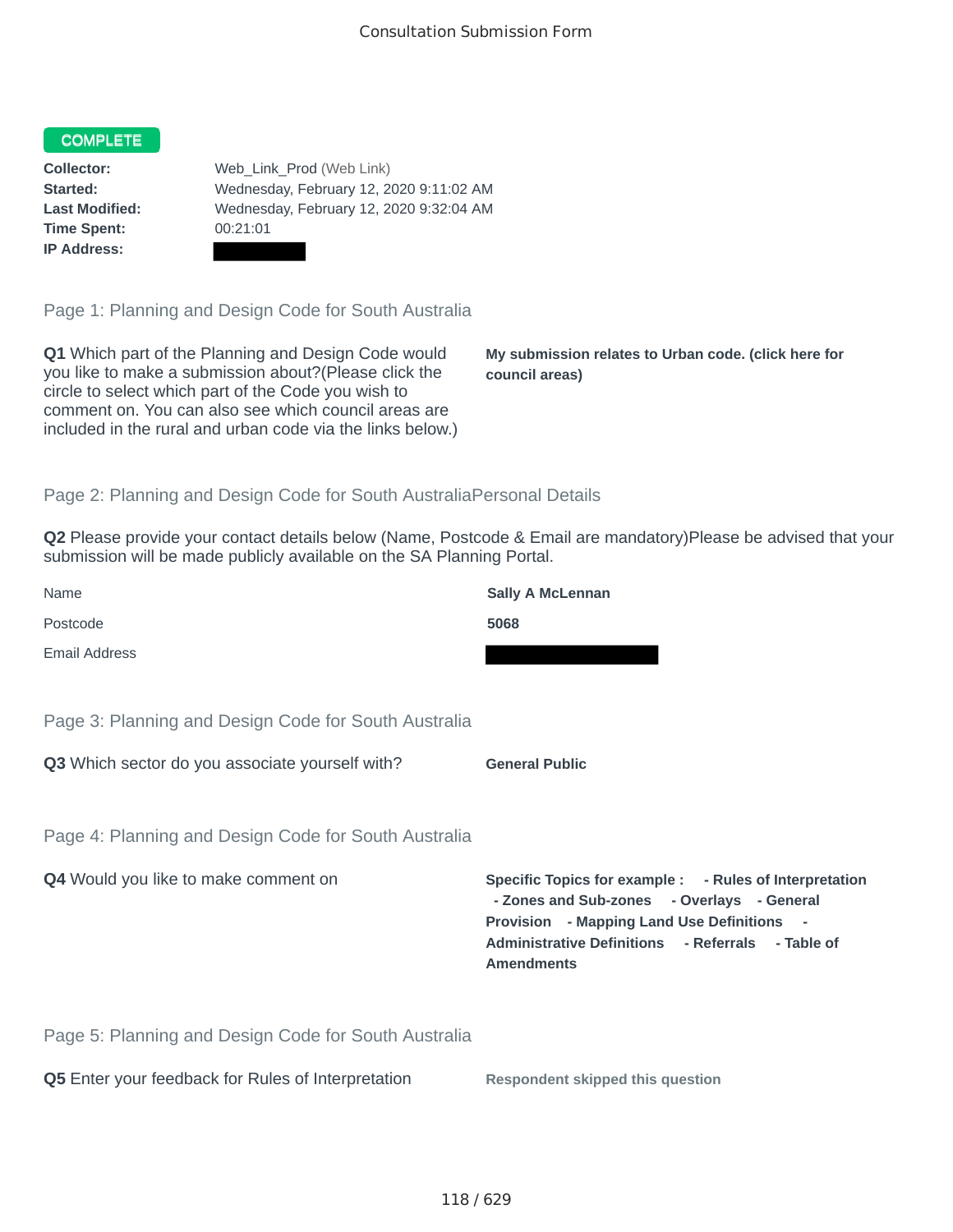| <b>Q6</b> Enter your feedback for Referrals                                                                                                                                                                                                                                                                                                       | <b>Respondent skipped this question</b>                                                                                    |
|---------------------------------------------------------------------------------------------------------------------------------------------------------------------------------------------------------------------------------------------------------------------------------------------------------------------------------------------------|----------------------------------------------------------------------------------------------------------------------------|
| Q7 Enter your feedback for Mapping                                                                                                                                                                                                                                                                                                                |                                                                                                                            |
| My concern lies with the proposed zoning for Kensington Park and Beulah Park. The State Government's new Draft Planning Code<br>classes part of these suburbs as "General Neighbourhood". I see this as totally inappropriate for the character and 'livability' of this area,<br>and request it be reclassified as "Suburban Neighbourhood Zone" |                                                                                                                            |
| <b>Q8</b> Enter your feedback for Table of Amendments                                                                                                                                                                                                                                                                                             | <b>Respondent skipped this question</b>                                                                                    |
| Page 6: Planning and Design Code for South Australia                                                                                                                                                                                                                                                                                              |                                                                                                                            |
| Q9 Please enter your feedback for overlaysclick next at<br>the bottom of the page for next topic                                                                                                                                                                                                                                                  | <b>Respondent skipped this question</b>                                                                                    |
| Page 7: Planning and Design Code for South Australia                                                                                                                                                                                                                                                                                              |                                                                                                                            |
| Q10 Please enter your feedback for zones and subzonesclick next at the bottom of the page for next topic                                                                                                                                                                                                                                          |                                                                                                                            |
| Suburban Neighbourhood Zone                                                                                                                                                                                                                                                                                                                       | Please reclassify Kensington Park and Beulah Park from<br>'General Neighbourhood Zone' to "Suburban<br>Neighbourhood Zone" |
| Page 8: Planning and Design Code for South Australia                                                                                                                                                                                                                                                                                              |                                                                                                                            |
| Q11 Please enter your feedback for general policyclick<br>next at the bottom of the page for next topic                                                                                                                                                                                                                                           | <b>Respondent skipped this question</b>                                                                                    |
| Page 9: Planning and Design Code for South Australia                                                                                                                                                                                                                                                                                              |                                                                                                                            |
| Q12 Please enter your feedback for Land use<br>Definitionclick next at the bottom of the page for next<br>topic                                                                                                                                                                                                                                   | <b>Respondent skipped this question</b>                                                                                    |
| Page 10: Planning and Design Code for South Australia                                                                                                                                                                                                                                                                                             |                                                                                                                            |
| Q13 Please enter your feedback for Admin<br>Definitionsclick next at the bottom of the page for next<br>topic                                                                                                                                                                                                                                     | <b>Respondent skipped this question</b>                                                                                    |
|                                                                                                                                                                                                                                                                                                                                                   |                                                                                                                            |

Page 11: Planning and Design Code for South Australia